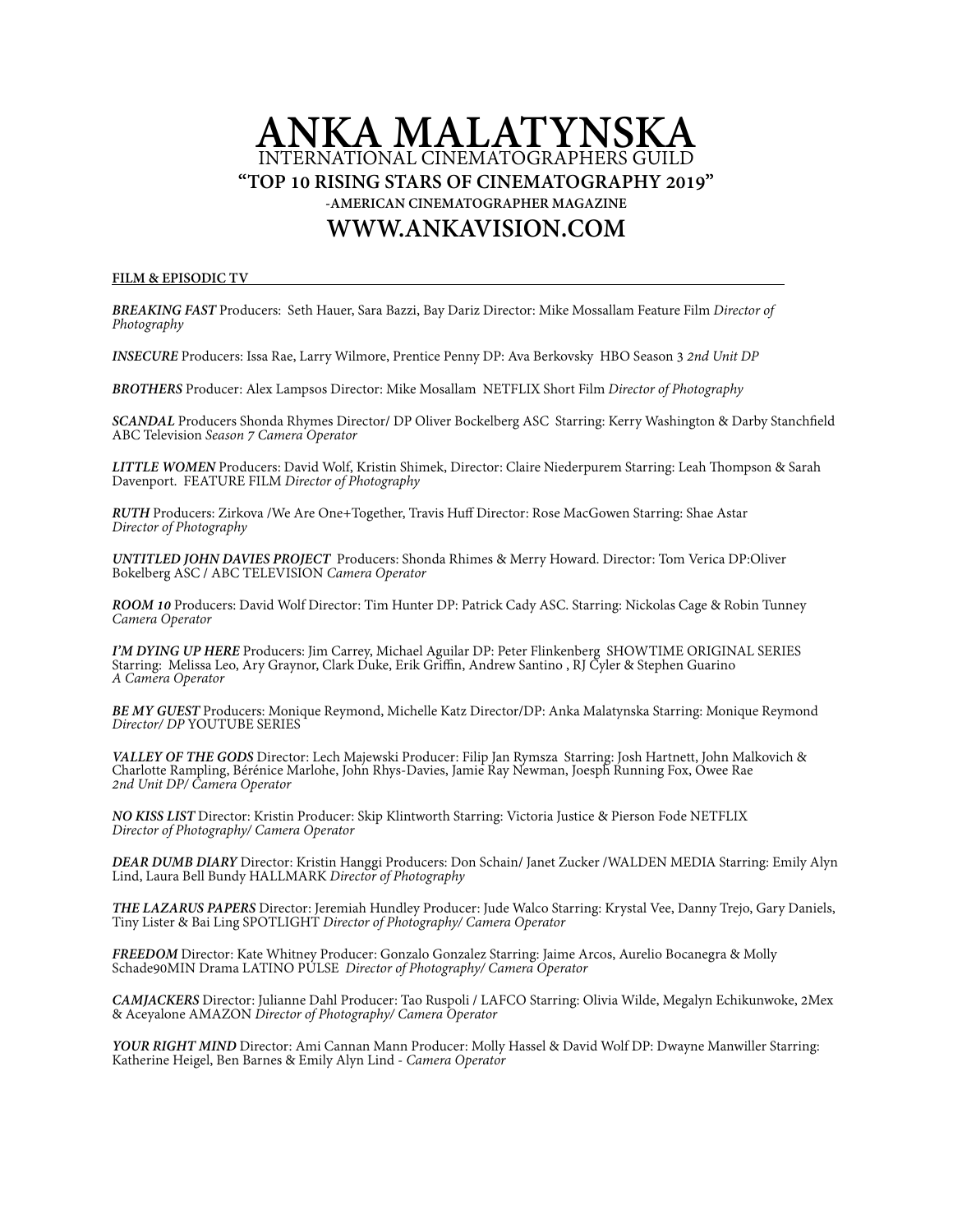*THE CLIENT LIST* Creator: Suzanne Martin Producers: Jennifer Love Hewitt, Wendey Stanzler & Preston Fischer DP: James Chressanthis ASC Starring: Jennifer Love Hewitt, Cybil Shepard & Loretta Devine LIFETIME *2nd Unit DP / Camera Operator*

*GRACE* ABC Director: Lesli Link Glatter Producer: DP: James Chressanthis, ASC Series Pilot 2011 *Camera Operator* 

*GHOST WHISPERER* CBS Creator: John Gray Producers: Sander/ MosesDP: James Chressanthis Starring: Jennifer Love- Hewitt, David Conrad Series 2007-2010 *Camera Operator*

*SUNRISE* AFI Tesis Director: Peter Gornstein Producer: David Bishop *Ofcial Selection Cannes Shorts Corner* Short Film *Director of Photography*

#### **DOCUMENTARY**

*AKICITA* Producers: Heather Rae & Gingger Shankar Director: Cody Lucich **2018 Sundance Premiere** *Director of Photography*

*GOLD-MEDAL FAMILIES LIFETIME Producers: Bryn Freedman, Mira Lew, Jason Martinez & The Company Director of Photography/ Camera Operator* 

*THE AMERICAN WEST* AMC Director: John Ealer DP: Kevin Graves Producer: Stephen David Company *Camera Operator*

CELEBRITY CONVERSATIONS OVATION Season 1 &2 Director: David Poland Producer: Jeremy Scott Glen Starring: Laura<br>Dern, Lily Tomlin, Andrew Garfield, Ben Kingsley, Robert Redford, Mary Steenburgen, Salma Hayek, Jake Gyllenhaa OVATION NETWORK 2016 *Director of Photography/ Camera Operator*

*THE ART OF* OVATIONSeason 3 & 4 Director: Andrea Aguiliar Producers: Anne Madrigal, Jeremy Scott Glenn OVATION NETWORK 2015 *Director of Photography/ Camera Operator*

NO SUBTITLES NECESSARY PBS Director: James Chressanthis, ASC Producers: Tony Frere, Zachary Kranzler Starring: Jon<br>Voight, Barbara Streisand, Karen Black, Peter Bogdanovich, Sandra Bullock, Sharon Stone &Peter Fonda Best D *Santa Fe Film Festival, Special Screening Cannes Film Festival, Camera Image* PBS Independent Lens 85MIN Documentary 2010 / *Director of Photography/ Camera Operator*

THE RESCUERS Director: Michael King Producers: Joyce Mandel & Dwjuan Fox Starring: Sir Martin Gilbert, Stephanie<br>Nyombayire & Michael Kaufman BEST CINEMATOGRAPHY Los Angeles International Film Fest 2010 CAFE FILM 90MIN Documentary 2010 *Director of Photography/ Camera Operator*

*NATIONAL GEOGRAPHIC'S MOST AMAZING PHOTO*S Producers: Martha Conboy, Hans Weiss & Yvonne Russo Starring: John Stanmeyer & David Yoder NATIONAL GEOGRAPHIC TV *Director of Photography Camera Operator*

RAMP IT UP: SKATE BOARD NATION Director: Martha Conboy SMITHSONIAN CHANNEL Original Documentary<br>Director of Photography/ Camera Operator Smithsonian Channel Emmy Submission for Best Cinematography 2011 Director of Photography

*THE X FACTOR* Director/DP: Gary Schafer Producers: Simon Cowell, Spike Van Briesen Starring: Brittany Spears, Demi Lavato FOX Television Season 2&3 2012 - 2013 *Camera Operator* 

*TOWIE* Director: Paul MacKay Producers: Lime Pictures/ Millie Fraser DP: Andy Cliford Starring: Denise Van Outen UK ITV2 TV Series 2013 Vegas Unit *Camera Operator* 

*RUPAUL'S DRAG RACE* Director: Nick Murray Producers: World of Wonder DP: Jake Kerber Starring: RuPaul BRAVO Series 2009-2013 5 seasons *Camera Operator* 

**COMMERCIALS:** Intel, Publix, Mebo Robot, Skyviper, Simply Saline, First Response & More.